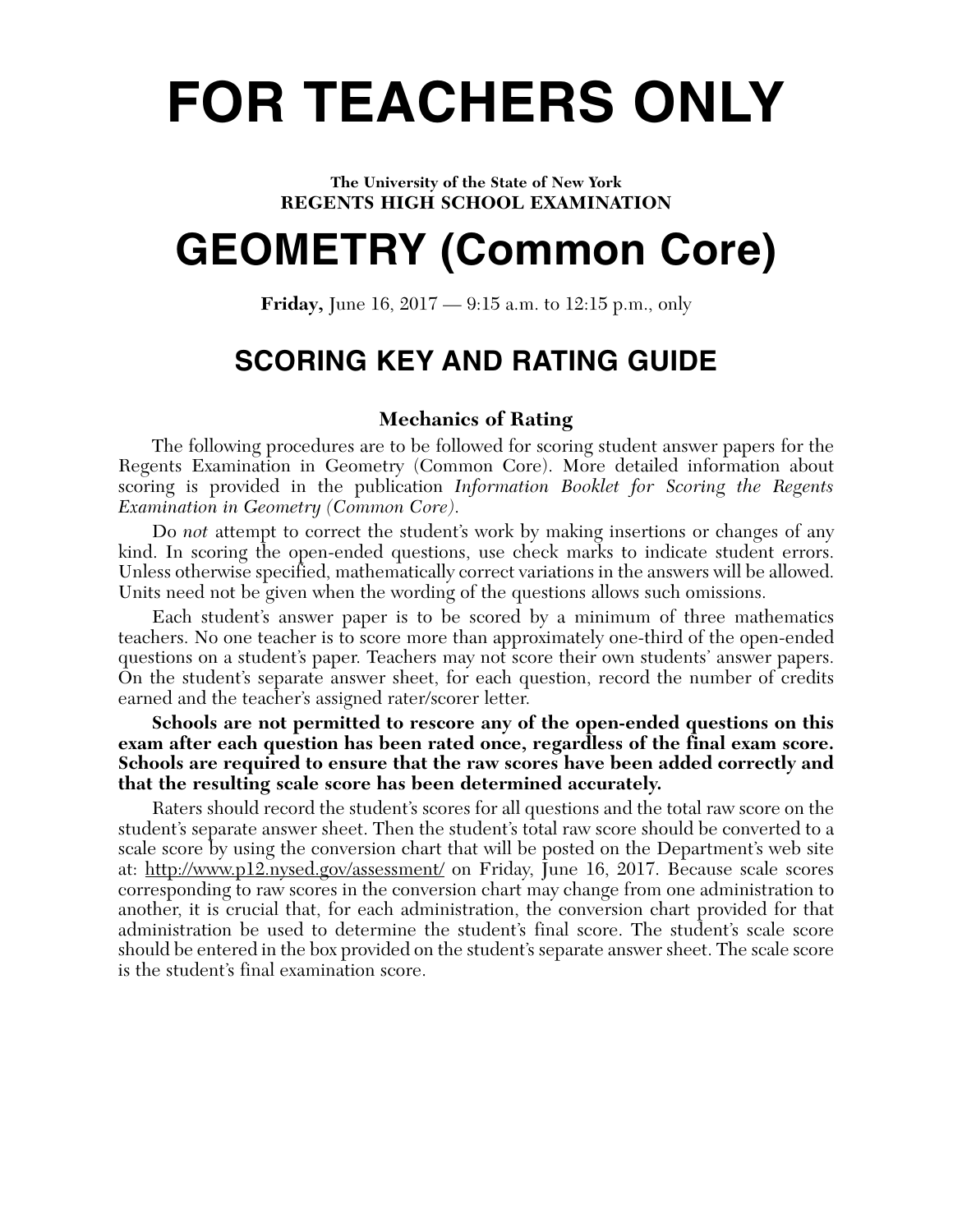**If the student's responses for the multiple-choice questions are being hand scored prior to being scanned, the scorer must be careful not to make any marks on the answer sheet except to record the scores in the designated score boxes. Marks elsewhere on the answer sheet will interfere with the accuracy of the scanning.**

### **Part I**

Allow a total of 48 credits, 2 credits for each of the following. Allow credit if the student has written the correct answer instead of the numeral 1, 2, 3, or 4.

| $(1) \ldots \ldots 2 \ldots$ | $(9) \ldots \ldots 2 \ldots$        | $(17)\ldots(4\ldots)$         |
|------------------------------|-------------------------------------|-------------------------------|
| $(2) \ldots \ldots 3 \ldots$ | $(10)\ldots \ldots 2 \ldots \ldots$ | $(18)\ldots\ldots\ldots$      |
| $(3) \ldots \ldots 3 \ldots$ | $(11)\ldots(4\ldots).$              | $(19)\ldots 2 \ldots$         |
| $(4) \ldots \ldots 4 \ldots$ | $(12)\ldots\ldots\,1\ldots\ldots$   | $(20) \ldots \ldots 2 \ldots$ |
| $(5) \ldots \ldots 4 \ldots$ | $(13)\ldots\ldots\ldots$            | $(21)\ldots 4 \ldots$         |
| $(6) \ldots \ldots 3 \ldots$ | $(14)\ldots$ . $\cdot \cdot \cdot$  | $(22)\ldots$ **               |
| $(7) \ldots \ldots 1 \ldots$ | $(15)\ldots \ldots 2 \ldots \ldots$ | $(23) \ldots 3 \ldots$        |
| $(8) \ldots \ldots 2 \ldots$ | $(16)\ldots\ldots\ldots$            | $(24) \ldots$ **              |
|                              |                                     |                               |

**\* Question 14** — When scoring this question, either choice 1 or choice 3 should be awarded credit.

**\*\*Questions 22 and 24** — When scoring these questions, all students should be awarded credit regardless of the answer, if any, they record on the answer sheet for this question.

Updated information regarding the rating of this examination may be posted on the New York State Education Department's web site during the rating period. Check this web site at: http://www.p12.nysed.gov/assessment/ and select the link "Scoring Information" for any recently posted information regarding this examination. This site should be checked before the rating process for this examination begins and several times throughout the Regents Examination period.

The Department is providing supplemental scoring guidance, the "Model Response Set," for the Regents Examination in Geometry (Common Core). This guidance is intended to be part of the scorer training. Schools should use the Model Response Set along with the rubrics in the Scoring Key and Rating Guide to help guide scoring of student work. While not reflective of all scenarios, the Model Response Set illustrates how less common student responses to constructed-response questions may be scored. The Model Response Set will be available on the Department's web site at: http://www.nysedregents.org/geometrycc/.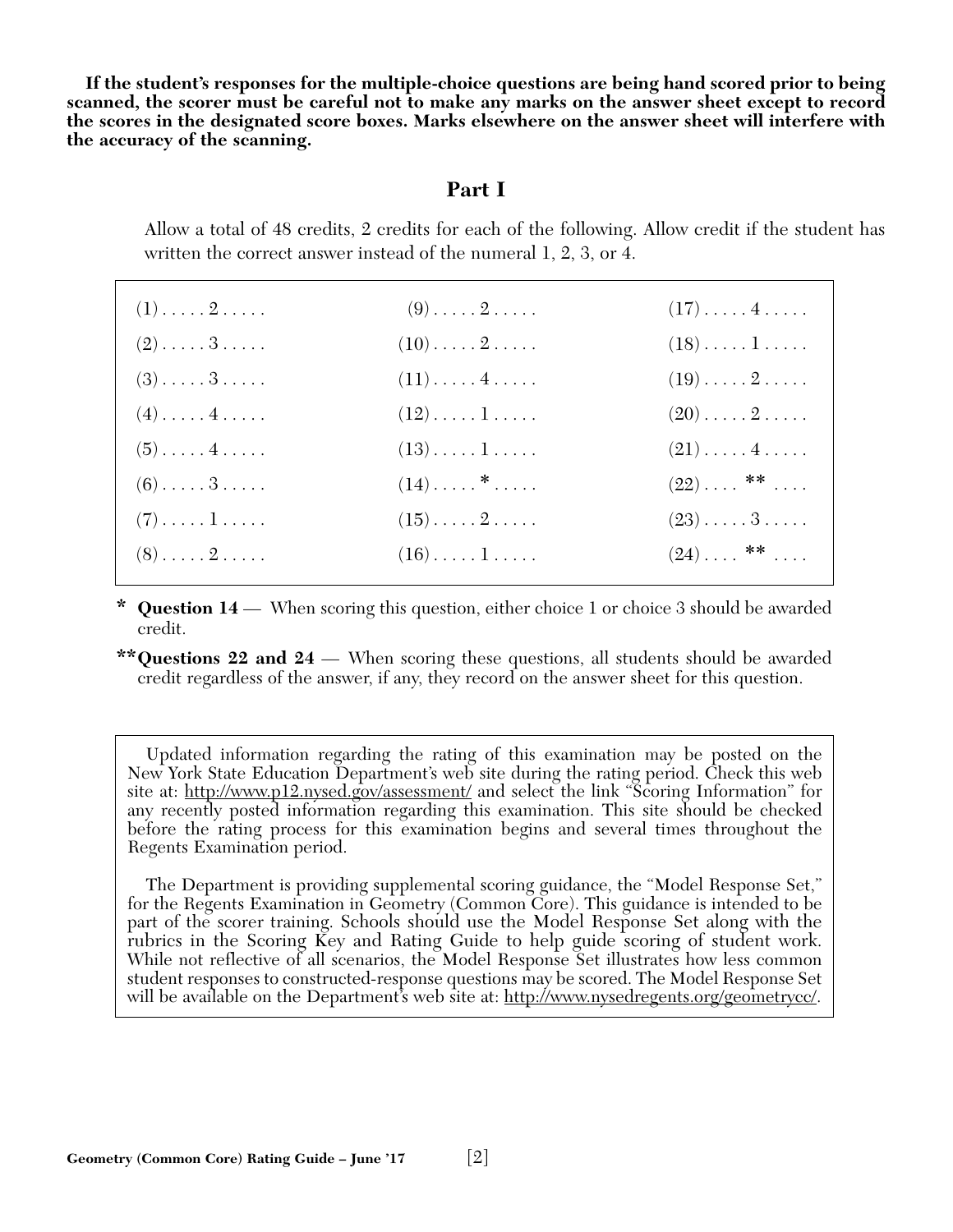## **General Rules for Applying Mathematics Rubrics**

#### **I. General Principles for Rating**

The rubrics for the constructed-response questions on the Regents Examination in Geometry (Common Core) are designed to provide a systematic, consistent method for awarding credit. The rubrics are not to be considered all-inclusive; it is impossible to anticipate all the different methods that students might use to solve a given problem. Each response must be rated carefully using the teacher's professional judgment and knowledge of mathematics; all calculations must be checked. The specific rubrics for each question must be applied consistently to all responses. In cases that are not specifically addressed in the rubrics, raters must follow the general rating guidelines in the publication *Information Booklet for Scoring the Regents Examination in Geometry (Common Core)*, use their own professional judgment, confer with other mathematics teachers, and/or contact the State Education Department for guidance. During each Regents Examination administration period, rating questions may be referred directly to the Education Department. The contact numbers are sent to all schools before each administration period.

#### **II. Full-Credit Responses**

A full-credit response provides a complete and correct answer to all parts of the question. Sufficient work is shown to enable the rater to determine how the student arrived at the correct answer.

When the rubric for the full-credit response includes one or more examples of an acceptable method for solving the question (usually introduced by the phrase "such as"), it does not mean that there are no additional acceptable methods of arriving at the correct answer. Unless otherwise specified, mathematically correct alternative solutions should be awarded credit. The only exceptions are those questions that specify the type of solution that must be used; e.g., an algebraic solution or a graphic solution. A correct solution using a method other than the one specified is awarded half the credit of a correct solution using the specified method.

#### **III. Appropriate Work**

*Full-Credit Responses:* The directions in the examination booklet for all the constructed-response questions state: "Clearly indicate the necessary steps, including appropriate formula substitutions, diagrams, graphs, charts, etc." The student has the responsibility of providing the correct answer *and* showing how that answer was obtained. The student must "construct" the response; the teacher should not have to search through a group of seemingly random calculations scribbled on the student paper to ascertain what method the student may have used.

*Responses With Errors:* Rubrics that state "Appropriate work is shown, but…" are intended to be used with solutions that show an essentially complete response to the question but contain certain types of errors, whether computational, rounding, graphing, or conceptual. If the response is incomplete; i.e., an equation is written but not solved or an equation is solved but not all of the parts of the question are answered, appropriate work has *not* been shown. Other rubrics address incomplete responses.

#### **IV. Multiple Errors**

*Computational Errors, Graphing Errors, and Rounding Errors:* Each of these types of errors results in a 1-credit deduction. Any combination of two of these types of errors results in a 2-credit deduction. No more than 2 credits should be deducted for such mechanical errors in a 4-credit question and no more than 3 credits should be deducted in a 6-credit question. The teacher must carefully review the student's work to determine what errors were made and what type of errors they were.

*Conceptual Errors:* A conceptual error involves a more serious lack of knowledge or procedure. Examples of conceptual errors include using the incorrect formula for the area of a figure, choosing the incorrect trigonometric function, or multiplying the exponents instead of adding them when multiplying terms with exponents.

If a response shows repeated occurrences of the same conceptual error, the student should not be penalized twice. If the same conceptual error is repeated in responses to other questions, credit should be deducted in each response.

For 4- and 6-credit questions, if a response shows one conceptual error and one computational, graphing, or rounding error, the teacher must award credit that takes into account both errors. Refer to the rubric for specific scoring guidelines.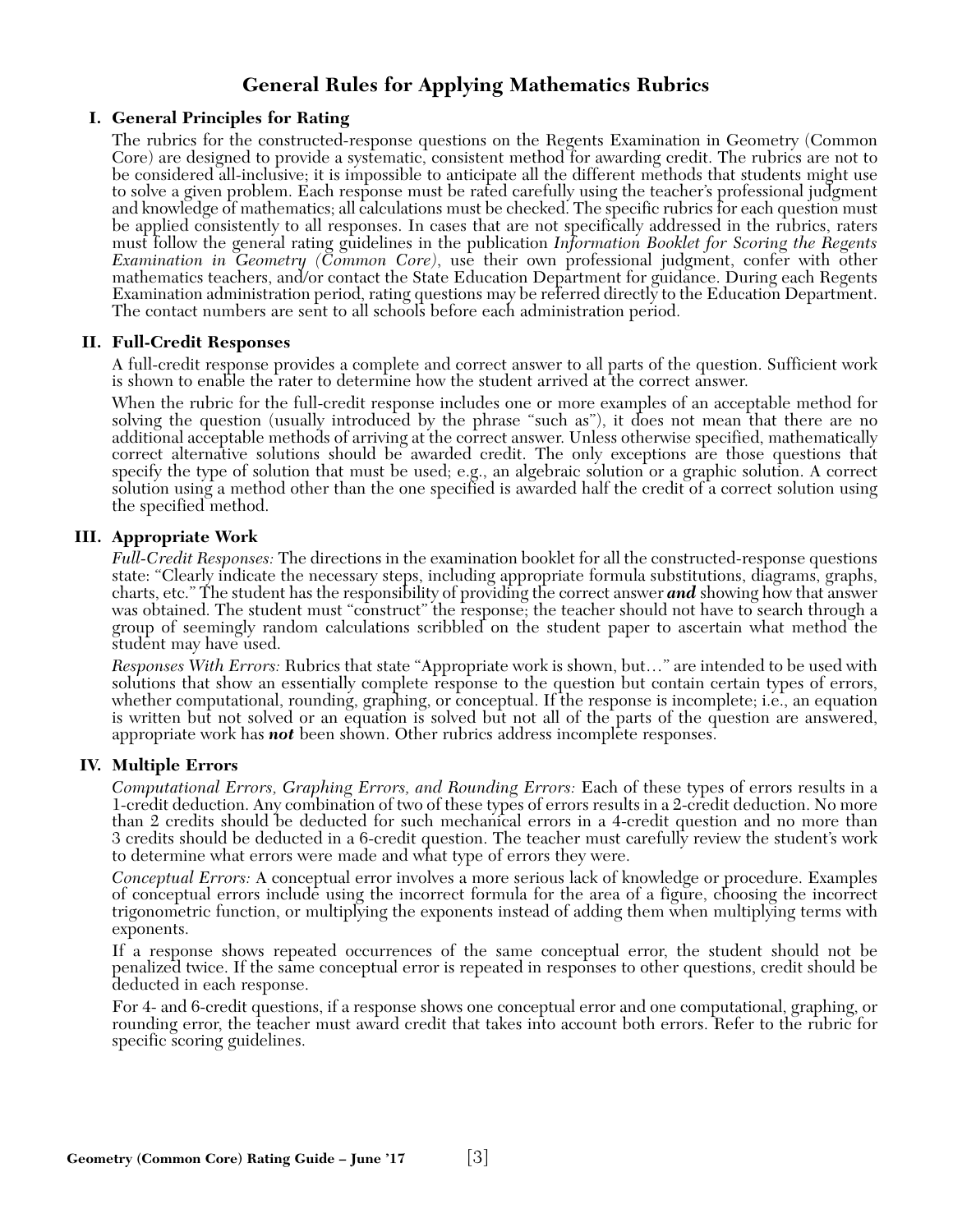## **Part II**

For each question, use the specific criteria to award a maximum of 2 credits. Unless otherwise specified, mathematically correct alternative solutions should be awarded appropriate credit.

- (25) **[2]** A correct construction is drawn showing all appropriate arcs.
	- **[1]** An appropriate construction is drawn showing all appropriate arcs, but an altitude is drawn from a vertex other than *J*.

*or*

- **[1]** An appropriate construction is drawn showing all appropriate arcs, but the altitude is missing or incorrect.
- **[0]** A drawing that is not an appropriate construction is shown.

*or*

- **[0]** A zero response is completely incorrect, irrelevant, or incoherent or is a correct response that was obtained by an obviously incorrect procedure.
- (26) **[2]** 2.25π or an equivalent area in terms of pi is written, and appropriate work is shown.
	- **[1]** Appropriate work is shown, but one computational error is made.

*or*

**[1]** Appropriate work is shown, but one conceptual error is made.

*or*

- **[1]** 2.25π, but no work is shown.
- **[0]** A zero response is completely incorrect, irrelevant, or incoherent or is a correct response that was obtained by an obviously incorrect procedure.
- (27) **[2]** A complete and correct explanation is written.
	- **[1]** An appropriate explanation is written, but one conceptual error is made.

- **[1]** An incomplete or partially correct explanation is written.
- **[0]** A zero response is completely incorrect, irrelevant, or incoherent or is a correct response that was obtained by an obviously incorrect procedure.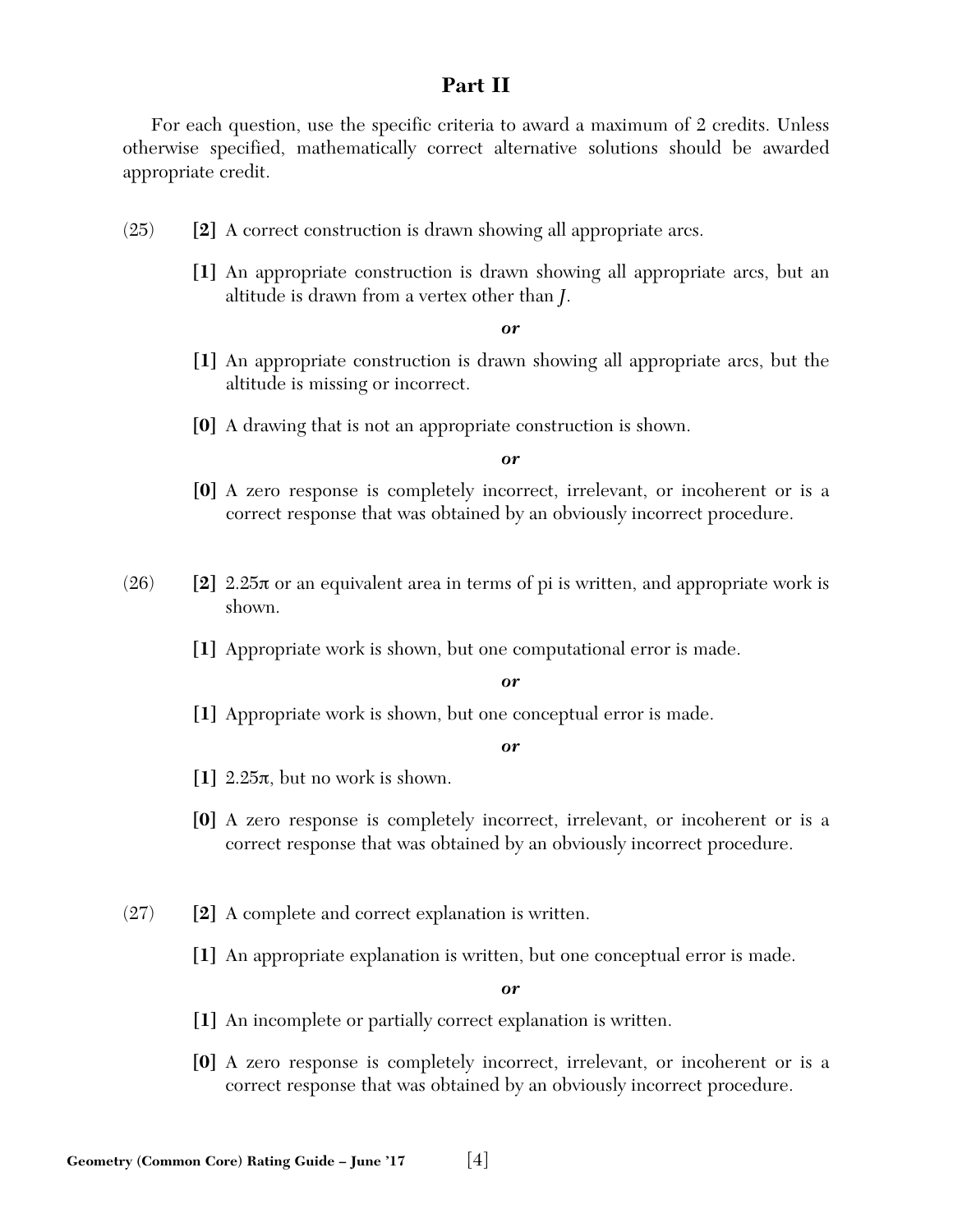- (28) **[2]** 0.6, and correct work is shown.
	- **[1]** Appropriate work is shown, but one computational or rounding error is made.

**[1]** Appropriate work is shown, but one conceptual error is made.

*or*

- **[1]** 0.6, but no work is shown.
- **[0]** A zero response is completely incorrect, irrelevant, or incoherent or is a correct response that was obtained by an obviously incorrect procedure.
- (29) **[2]** A complete and correct explanation is written.
	- **[1]** An explanation that contains one conceptual error is written.

*or*

- **[1]** A correct explanation of why one pair of angles is congruent is written.
- **[0]** A zero response is completely incorrect, irrelevant, or incoherent or is a correct response that was obtained by an obviously incorrect procedure.
- (30) **[2]** A correct sequence of transformations is written.
	- **[1]** An appropriate sequence of transformations is written, but one conceptual error is made.

- **[1]** An appropriate sequence of transformations is written, but it is incomplete.
- **[0]** A zero response is completely incorrect, irrelevant, or incoherent or is a correct response that was obtained by an obviously incorrect procedure.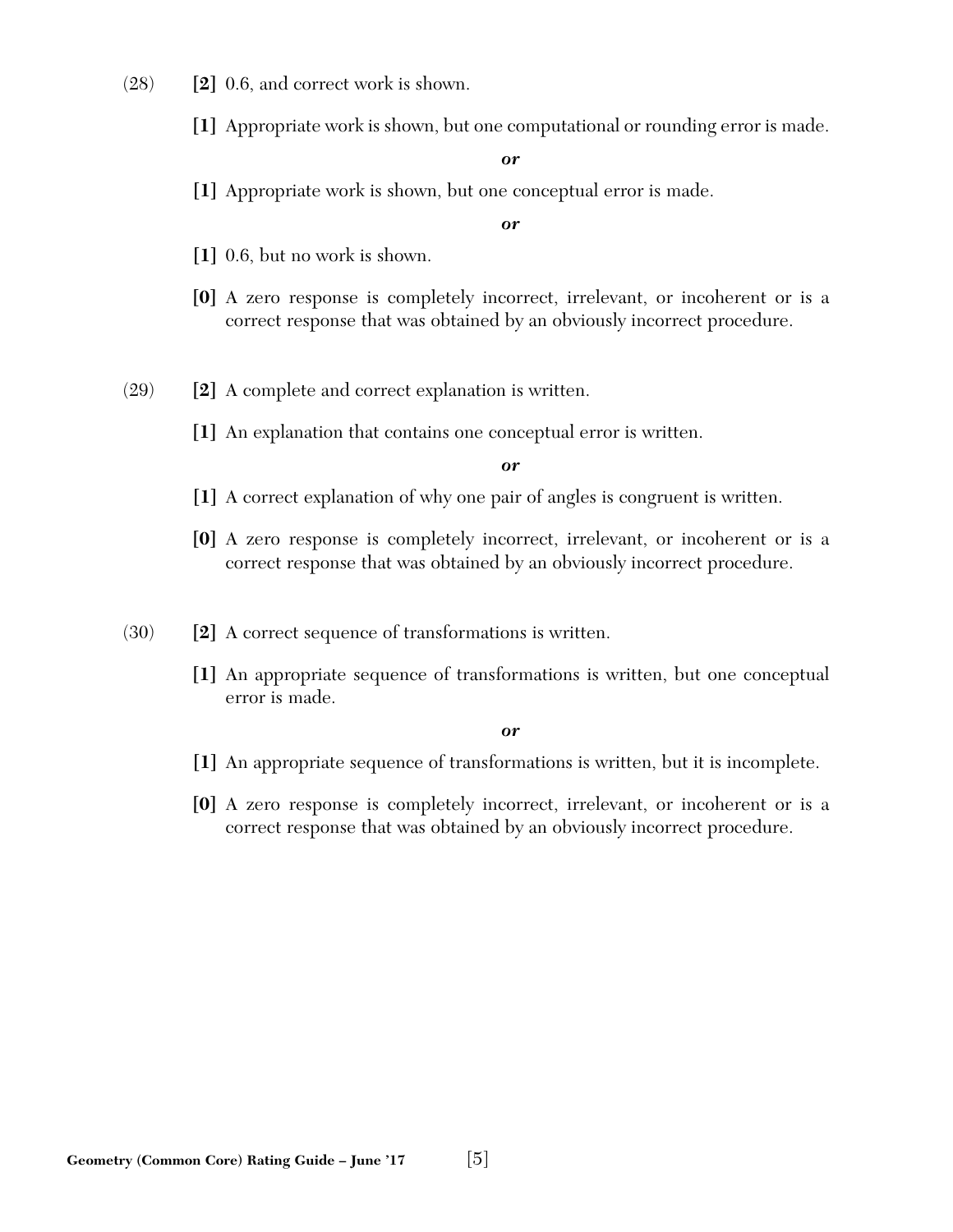- (31) **[2]**  $y = -\frac{3}{4}x + 5$  or an equivalent equation is written, and a correct explanation is written.
	- **[1]** Appropriate work is shown, but one computational or graphing error is made. A correct explanation is written.

**[1]** Appropriate work is shown, but one conceptual error is made.

*or*

- [1]  $y = -\frac{3}{4}x + 5$  or an equivalent equation is written, but the explanation is incomplete or incorrect.
- **[0]** The equation  $3x + 4y = 20$  or an equivalent equation is written, but the explanation is missing.

#### *or*

**[0]** A zero response is completely incorrect, irrelevant, or incoherent or is a correct response that was obtained by an obviously incorrect procedure.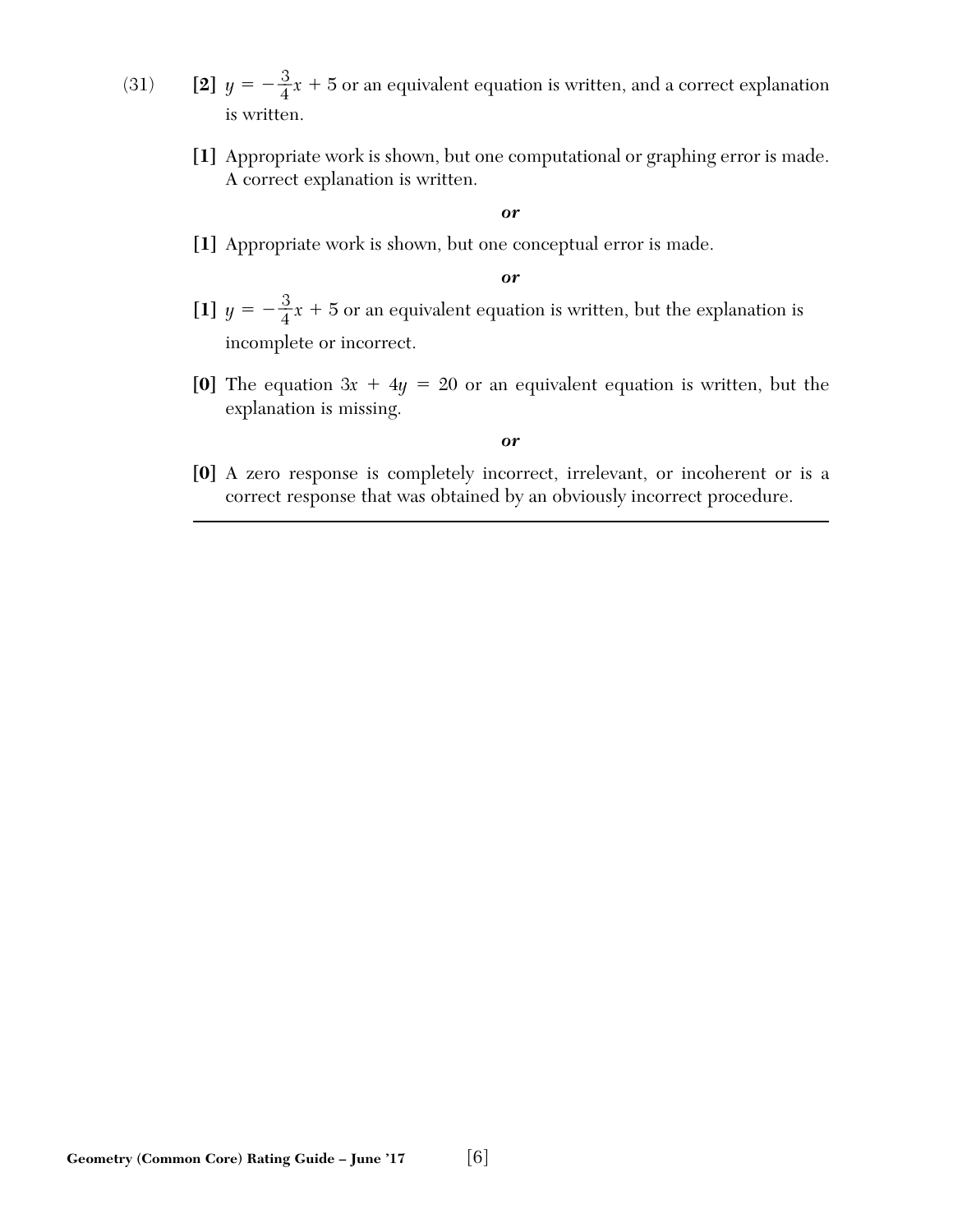## **Part III**

For each question, use the specific criteria to award a maximum of 4 credits. Unless otherwise specified, mathematically correct alternative solutions should be awarded appropriate credit.

- (32) **[4]** Triangles *ABC* and *DEF* are graphed and labeled correctly, a reflection over the correct line is stated, and a correct explanation is written.
	- **[3]** Appropriate work is shown, but one or more graphing or labeling errors are made. An appropriate line of reflection is stated, and an appropriate explanation is written.

#### *or*

- **[3]** Appropriate work is shown, but the line of reflection is missing or incorrect. An appropriate explanation is written.
- **[2]** Appropriate work is shown, but one or more graphing or labeling errors are made. An appropriate line of reflection is stated, but an incomplete or partially correct explanation is written.

- **[2]** Appropriate work is shown to graph and label both triangles, and a correct line of reflection is stated. No further correct work is shown.
- **[1]** Appropriate work is shown to graph and label both triangles, but no further correct work is shown.
- **[0]** A zero response is completely incorrect, irrelevant, or incoherent or is a correct response that was obtained by an obviously incorrect procedure.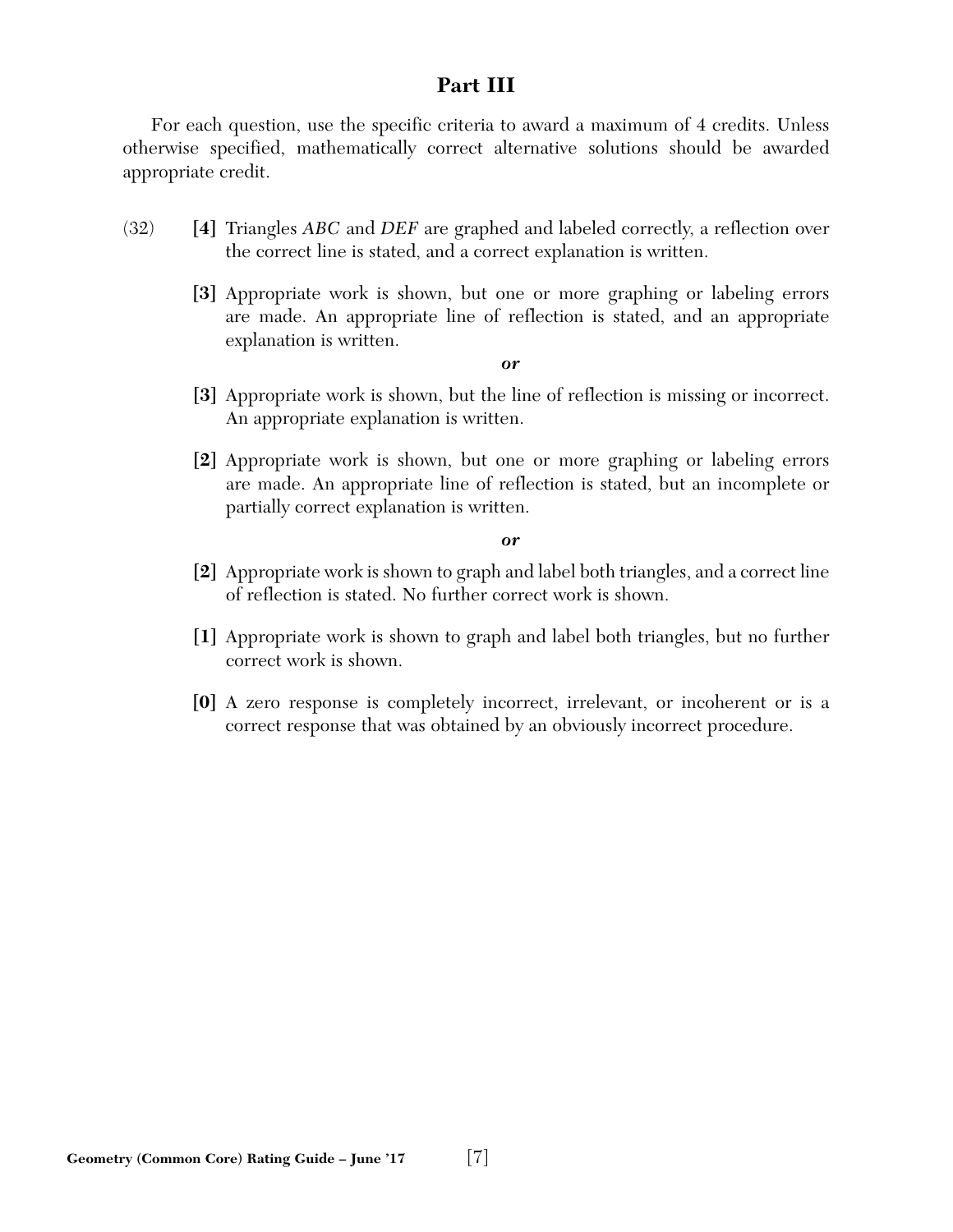- (33) **[4]** A complete and correct proof that includes a conclusion is written.
	- **[3]** A proof is written that demonstrates a thorough understanding of the method of proof and contains no conceptual errors, but one statement and/or reason is missing or incorrect.
	- **[2]** A proof is written that demonstrates a good understanding of the method of proof and contains no conceptual errors, but two statements and/or reasons are missing or incorrect.

**[2]** A proof is written that demonstrates a good understanding of the method of proof, but one conceptual error is made.

#### *or*

- [2] A proof is written that shows  $\triangle TXR \cong \triangle VXS$ , but no further correct work is shown.
- **[1]** Only one correct statement and reason are written.
- **[0]** The "given" and/or the "prove" statements are written, but no further correct relevant statements are written.

*or*

**[0]** A zero response is completely incorrect, irrelevant, or incoherent or is a correct response that was obtained by an obviously incorrect procedure.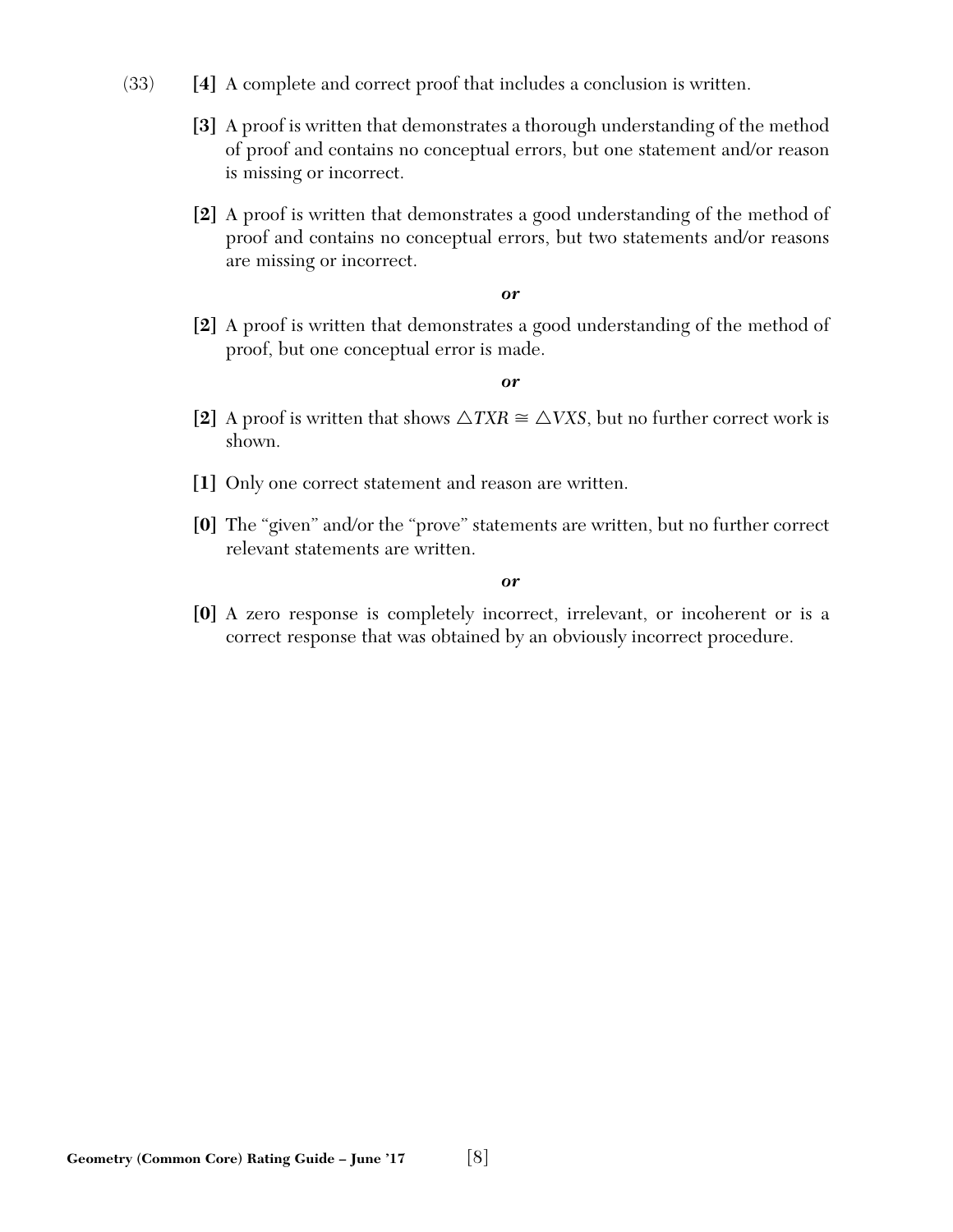- (34) **[4]** 10.9, and correct work is shown.
	- **[3]** Appropriate work is shown, but one computational or rounding error is made.

- **[3]** Correct work is shown to find the radius of the cylinder, but no further correct work is shown.
- **[2]** Appropriate work is shown, but one conceptual error is made.

#### *or*

- **[2]** Appropriate work is shown, but two or more computational or rounding errors are made.
- **[1]** Appropriate work is shown, but one conceptual error and one computational or rounding error are made.

*or*

**[1]** Appropriate work is shown to find the number of cubic feet in the tank, but no further correct work is shown.

- **[1]** 10.9, but no work is shown.
- **[0]** A zero response is completely incorrect, irrelevant, or incoherent or is a correct response that was obtained by an obviously incorrect procedure.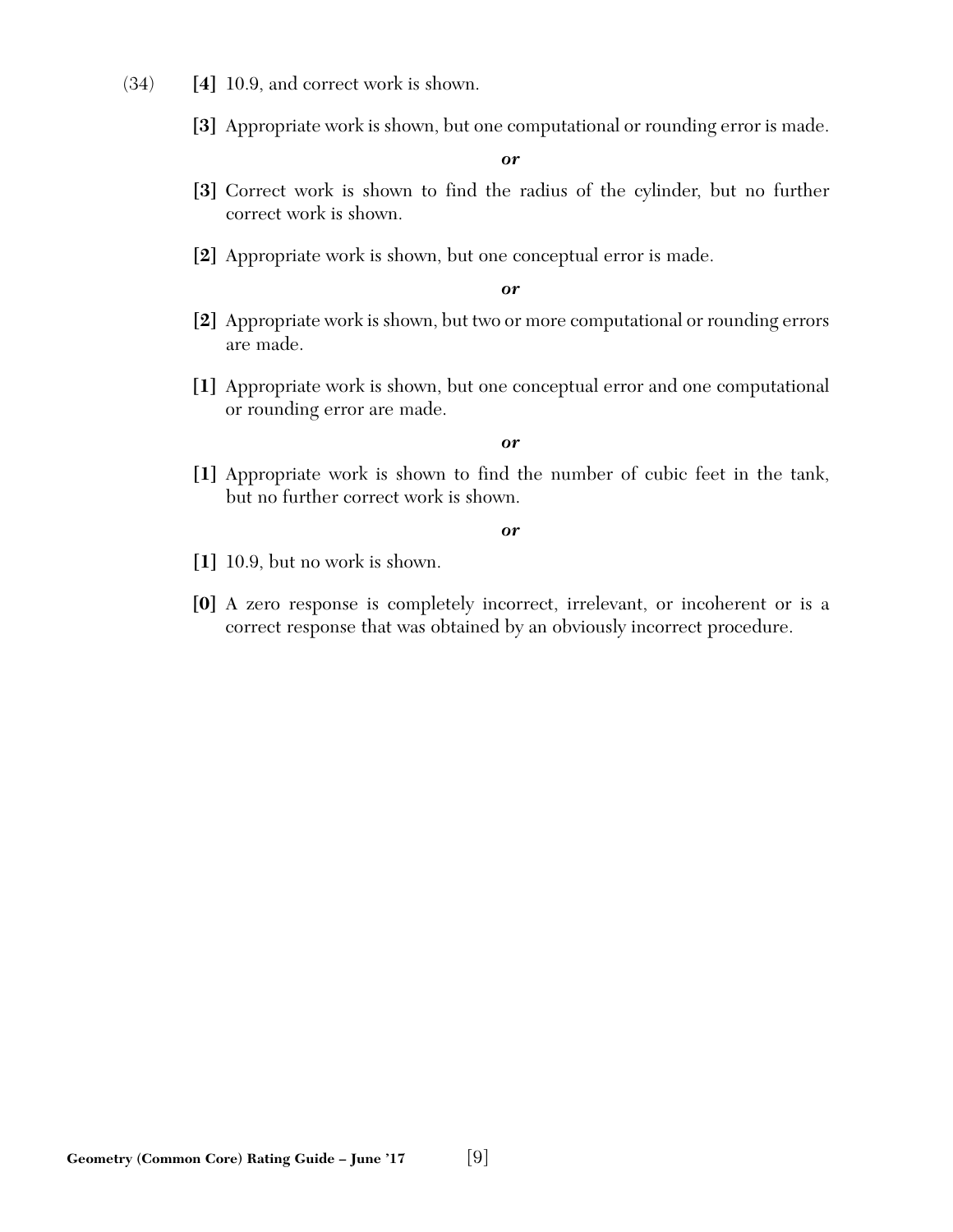## **Part IV**

For each question, use the specific criteria to award a maximum of 6 credits. Unless otherwise specified, mathematically correct alternative solutions should be awarded appropriate credit.

- (35) **[6]** A complete and correct proof that includes concluding statements that *PQRS* is a rhombus and *PQRS* is not a square is written.
	- **[5]** Appropriate work is shown, but one computational or graphing error is made. Appropriate concluding statements are written.

#### *or*

- **[5]** Appropriate work is shown to prove *PQRS* is a rhombus, and work is shown to prove *PQRS* is not a square. One concluding statement is missing or incorrect.
- **[4]** Appropriate work is shown, but two or more computational or graphing errors are made. Appropriate concluding statements are written.

*or*

**[4]** Appropriate work is shown, but one conceptual error is made. Appropriate concluding statements are written.

*or*

- **[4]** Appropriate work is shown to prove *PQRS* is a rhombus and a concluding statement is written. No further correct work is shown.
- **[3]** Appropriate work is shown, but one conceptual error and one computational or graphing error are made. Appropriate concluding statements are written.

*or*

- **[3]** Appropriate work is shown to prove *PQRS* is a parallelogram and a concluding statement is written. No further correct work is shown.
- **[2]** Appropriate work is shown, but two conceptual errors are made. Appropriate concluding statements are written.

*or*

**[2]** Appropriate work is shown, but one conceptual error and two or more computational or graphing errors are made. Appropriate concluding statements are written.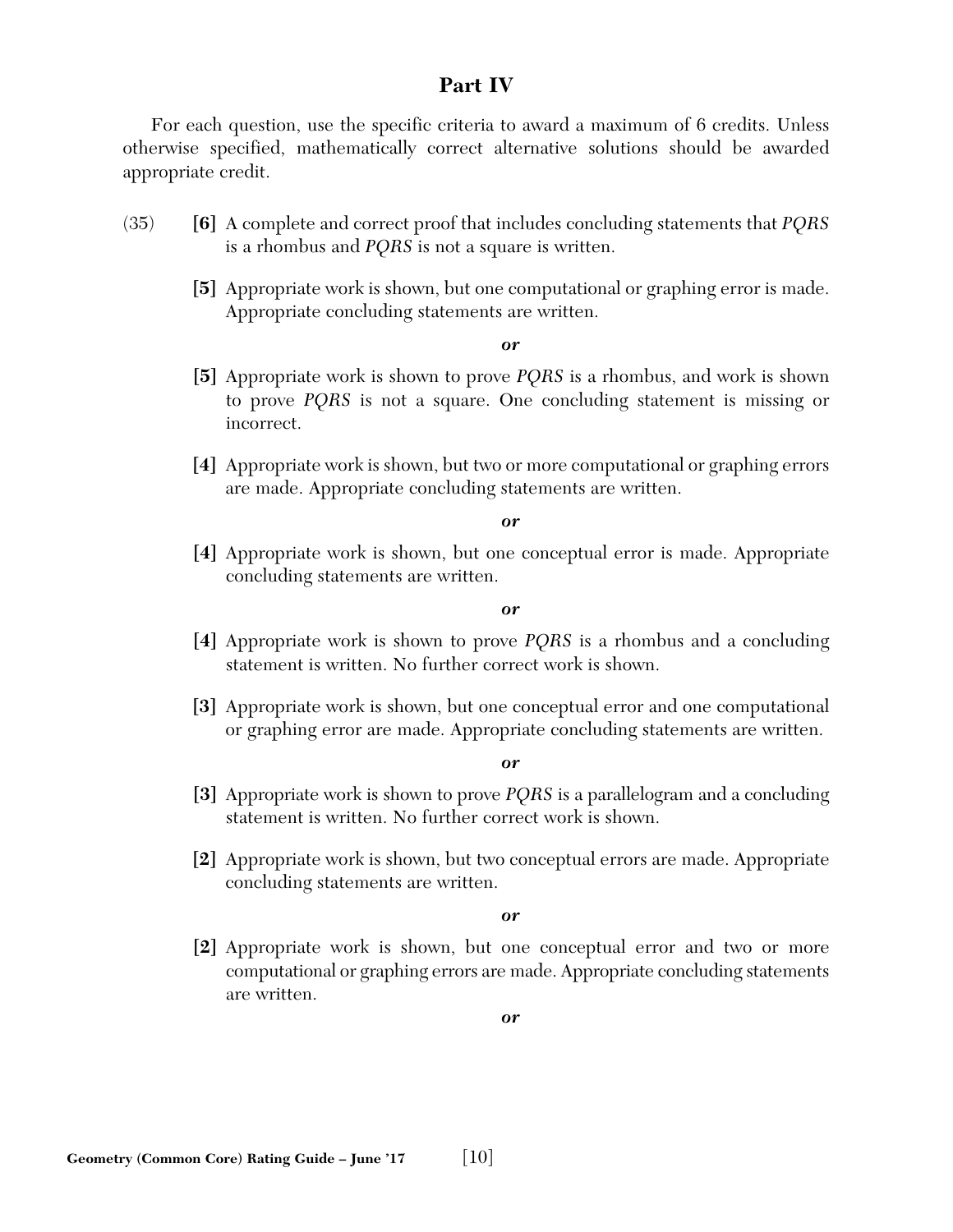**[2]** Appropriate work is shown to prove two pairs of opposite sides are parallel. No further correct work is shown.

#### *or*

**[2]** Appropriate work is shown to find the lengths of all four sides. No further correct work is shown.

#### *or*

**[2]** Appropriate work is shown to prove the diagonals are perpendicular bisectors of each other. No further correct work is shown.

#### *or*

- **[2]** Appropriate work is shown to prove *PQRS* is not a square and a concluding statement is written. No further correct work is shown.
- **[1]** Appropriate work is shown, but two conceptual errors and one computational or graphing error are made. Appropriate concluding statements are written.

#### *or*

**[1]** Appropriate work is shown to find the slopes of all four sides. No further correct work is shown.

- **[1]** Appropriate work is shown to find the slopes and lengths of one pair of opposite sides. No further correct work is shown.
- **[0]** A zero response is completely incorrect, irrelevant, or incoherent or is a correct response that was obtained by an obviously incorrect procedure.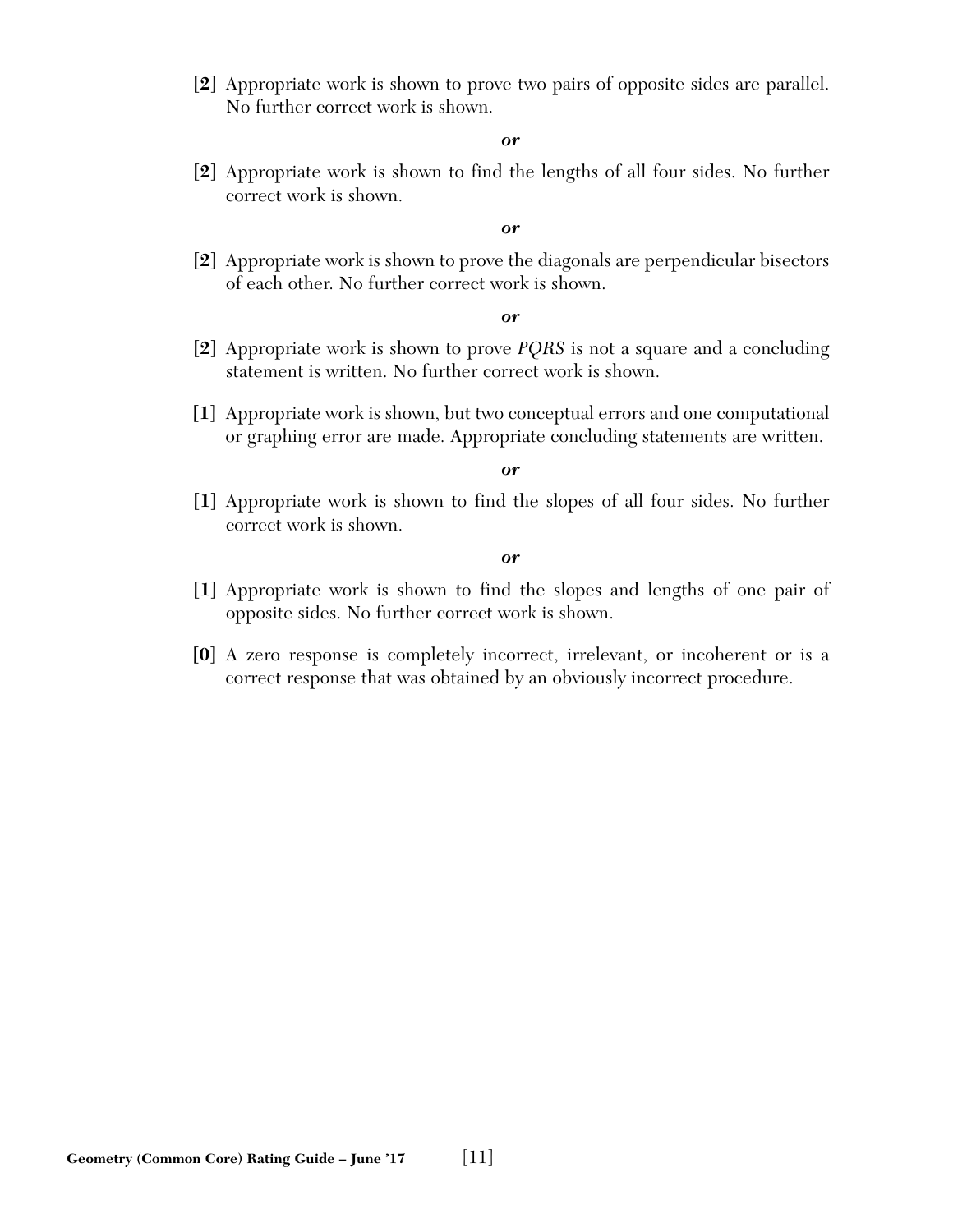- (36) **[6]** 18,442 and 210, and correct work is shown.
	- **[5]** Appropriate work is shown, but one computational or rounding error is made.

- **[5]** Correct work is shown to find 18,442, and the speed of the airplane in miles per minute or feet per hour, but no further correct work is shown.
- **[4]** Appropriate work is shown, but two computational or rounding errors are made.

#### *or*

**[4]** Appropriate work is shown, but one conceptual error is made.

#### *or*

- **[4]** Correct work is shown to find the distance the airplane has traveled, 18,442, but no further correct work is shown.
- **[3]** Appropriate work is shown, but three or more computational or rounding errors are made.

#### *or*

- **[3]** Appropriate work is shown, but one conceptual error and one computational or rounding error are made.
- **[2]** Two correct trigonometric equations are written to determine how far the airplane has traveled, but no further correct work is shown.

#### *or*

**[2]** Appropriate work is shown, but one conceptual error and two or more computational or rounding errors are made.

#### *or*

- **[2]** Appropriate work is shown, but two conceptual errors are made.
- **[1]** Appropriate work is shown, but two conceptual errors and one computational or rounding error are made.

- **[1]** 18,442 and 210, but no work is shown.
- **[0]** A zero response is completely incorrect, irrelevant, or incoherent or is a correct response that was obtained by an obviously incorrect procedure.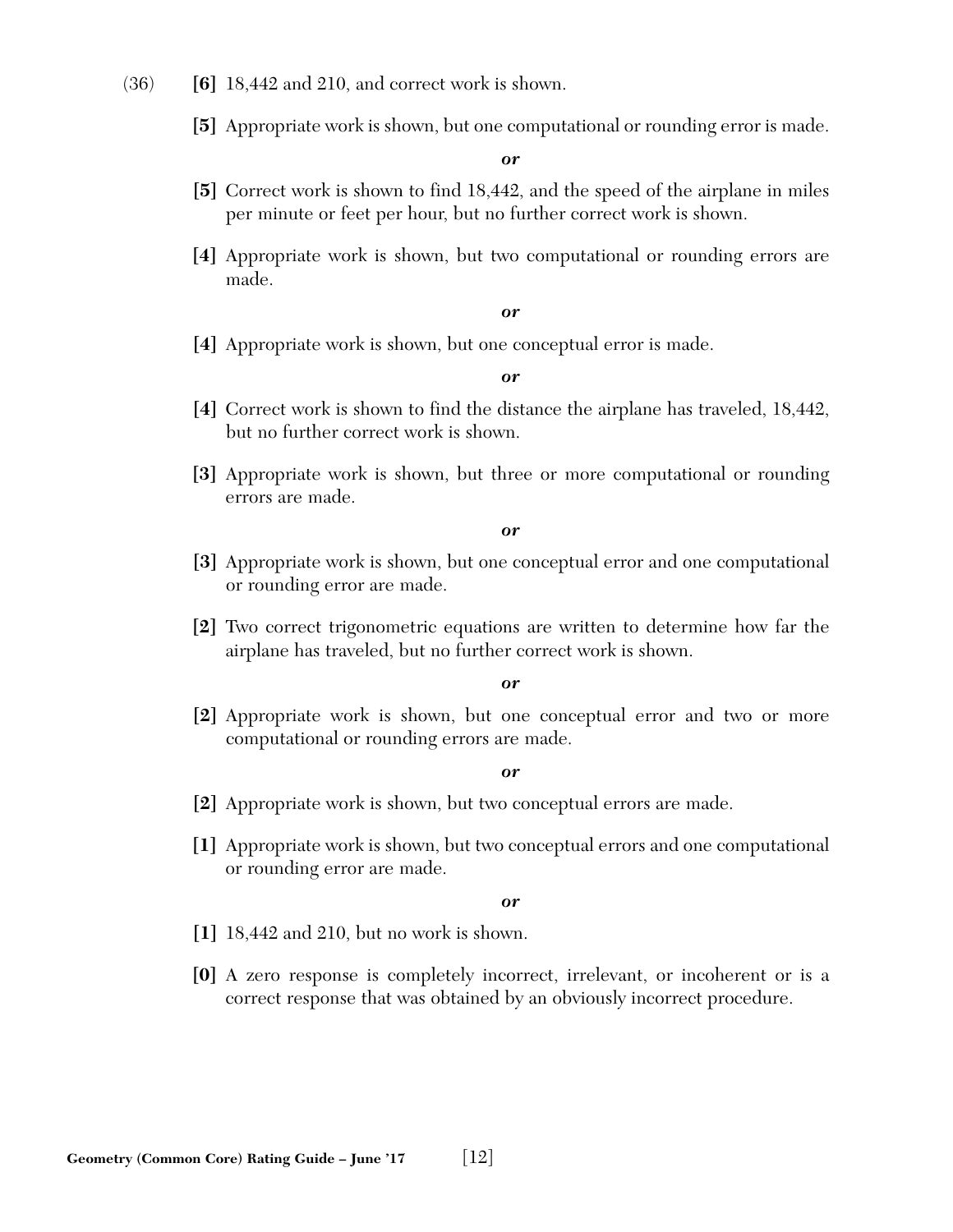#### **Map to the Common Core Learning Standards Geometry (Common Core) June 2017**

| Question         | <b>Type</b>                 | <b>Credits</b> | <b>Cluster</b> |
|------------------|-----------------------------|----------------|----------------|
| 1                | Multiple Choice             | $\overline{2}$ | $G-CO.B$       |
| $\overline{2}$   | Multiple Choice             | $\overline{2}$ | G-GPE.B        |
| 3                | Multiple Choice             | $\mathfrak{2}$ | G-SRT.C        |
| $\overline{4}$   | Multiple Choice             | $\overline{2}$ | $G-C.A$        |
| 5                | Multiple Choice             | $\mathfrak{2}$ | G-SRT.B        |
| 6                | Multiple Choice             | $\overline{2}$ | G-SRT.A        |
| $\boldsymbol{7}$ | Multiple Choice             | $\sqrt{2}$     | G-CO.A         |
| $\,8\,$          | Multiple Choice             | $\overline{2}$ | $G-C.A$        |
| 9                | Multiple Choice             | $\overline{2}$ | G-CO.C         |
| 10               | Multiple Choice             | $\overline{2}$ | G-SRT.B        |
| 11               | Multiple Choice             | $\overline{2}$ | G-CO.C         |
| 12               | Multiple Choice             | $\overline{2}$ | G-GPE.A        |
| 13               | Multiple Choice             | $\overline{2}$ | G-SRT.C        |
| 14               | Multiple Choice             | $\sqrt{2}$     | G-SRT.A        |
| 15               | Multiple Choice             | $\overline{2}$ | G-GPE.B        |
| 16               | Multiple Choice             | $\overline{2}$ | G-GMD.A        |
| 17               | Multiple Choice             | $\overline{2}$ | G-CO.C         |
| 18               | Multiple Choice             | $\overline{2}$ | G-GMD.B        |
| 19               | Multiple Choice             | $\sqrt{2}$     | G-GPE.B        |
| 20               | Multiple Choice             | $\overline{2}$ | G-CO.C         |
| 21               | Multiple Choice             | $\overline{2}$ | $G-CO.B$       |
| 22               | Multiple Choice             | $\overline{2}$ | G-SRT.C        |
| 23               | Multiple Choice             | $\overline{2}$ | $G-MG.A$       |
| 24               | Multiple Choice             | $\sqrt{2}$     | G-SRT.B        |
| 25               | <b>Constructed Response</b> | $\sqrt{2}$     | G-CO.D         |
| 26               | <b>Constructed Response</b> | $\overline{2}$ | $G-C.B$        |
| 27               | <b>Constructed Response</b> | $\overline{2}$ | G-GMD.A        |
| 28               | <b>Constructed Response</b> | $\overline{2}$ | G-MG.A         |
| 29               | <b>Constructed Response</b> | $\overline{2}$ | G-SRT.B        |
| 30               | <b>Constructed Response</b> | $\overline{2}$ | G-CO.A         |
| 31               | <b>Constructed Response</b> | $\overline{2}$ | G-SRT.A        |
| 32               | <b>Constructed Response</b> | $\overline{4}$ | $G-CO.B$       |
| 33               | <b>Constructed Response</b> | $\overline{4}$ | G-CO.C         |
| 34               | <b>Constructed Response</b> | $\overline{4}$ | $G-MG.A$       |
| 35               | <b>Constructed Response</b> | 6              | G-GPE.B        |
| 36               | <b>Constructed Response</b> | 6              | G-SRT.C        |